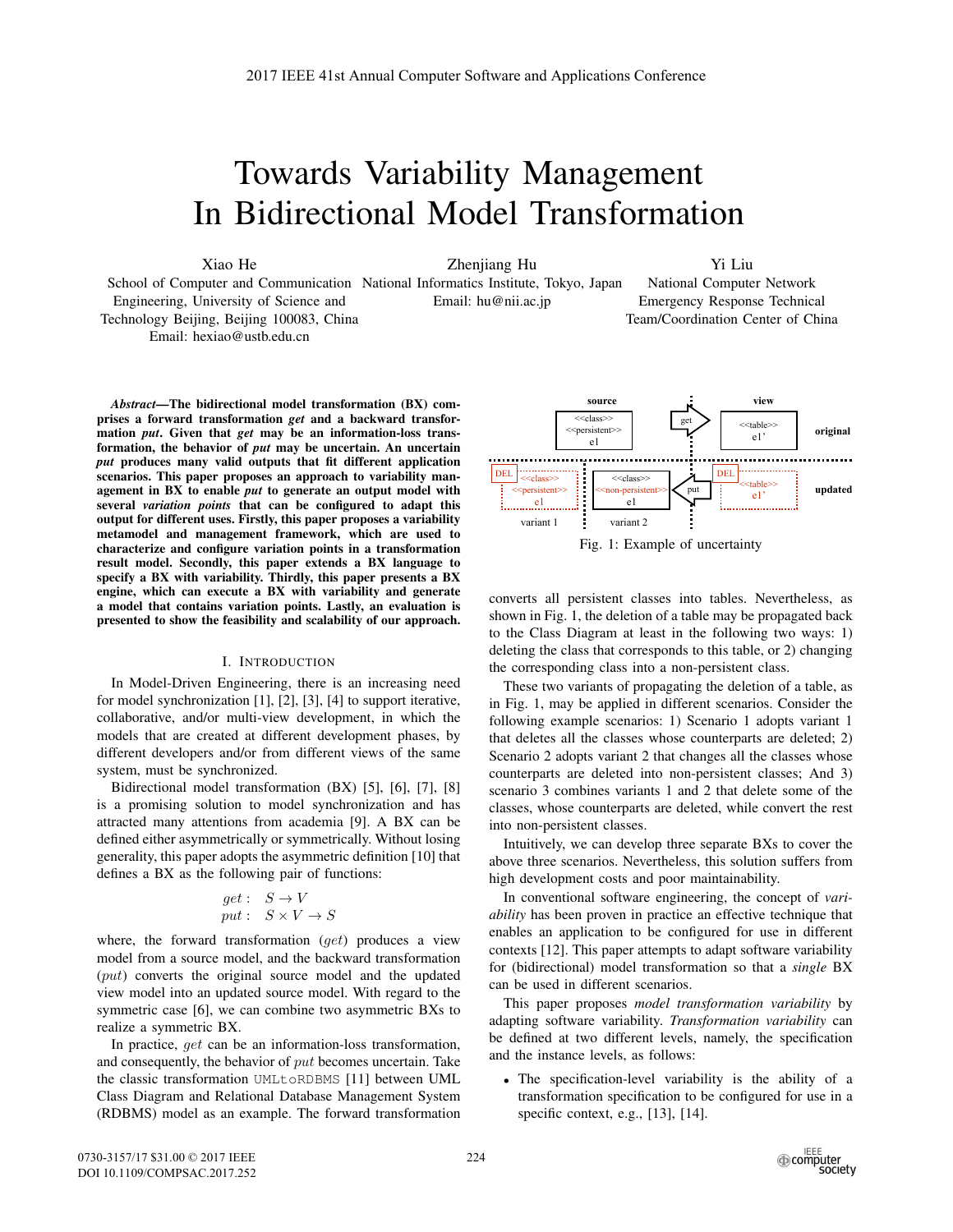• The instance-level variability is the ability of the transformation output to be configured for use in a specific context, e.g., [15].

The specification-level variability implies that a transformation specification contains several variation points. We can change the behavior of this model transformation via configuring these variation points.

The instance-level variability means that a model transformation can produce a model that contains several variation points We can configure these variation points to adapt the output model for different uses.

This paper focuses on *the instance-level variability* within the context of *bidirectional model transformation*. Firstly, we propose a variability metamodel that is adapted from COVA-MOF [16], a well-established conceptual model of software variability. Secondly, we extend our BX language and engine to support instance-level variability. The extended language and engine can declare and produce instance-level variation points during backward transformation. We also propose a variability management framework that is used to configure instance-level variation points in transformation output model.

There is another concept, called *ambiguity* that is similar to but different from *variability* discussed in this paper. Both ambiguity and variability originate from the nature of uncertainty. However, variability refers to *intentional*, useful, and controlled uncertain features in a BX, but ambiguity represents unintentional and uncontrolled features.

The rest of this paper is structured as follows: Section II introduces the basic concepts and presents the motivating example; Section III presents our approach to transformation variability management and demonstrates how to integrate the approach into bidirectional model transformation; Sections IV and V present our tool support and evaluation of our approach; Section VI discusses the related research efforts; The last section concludes the paper and the future work.

#### II. BACKGROUND AND MOTIVATION

### *A. Bidirectional Model Transformation*

A bidirectional model transformation converts a source model into a view model, and vice-versa. We can straightforwardly realize a BX using two separate unidirectional transformations. Such realization is difficult to assure the round-trip properties (discussed in Section III-D) of this BX, therefore systematical BX approaches that make BX easy and maintainable have been actively studied within the past decade.

There are three major systematical BX approaches, namely, the *relation*-based, *get*-based and *putback*-based.

*Relation*-based approaches (e.g., [3], [5], [7]) specify a BX as a set of bidirectional consistency relations between the source and view models. Afterwards, a pair of forward and backward transformations (get and put), which satisfies roundtrip properties, is automatically derived from these consistency relations. *Get*-based approaches (e.g., [4]) specify a BX using a forward transformation (i.e., *get*), and then automatically derives the corresponding *put* from *get*. The *relation*-based and *get*-based approaches usually suffer from ambiguity problems

[17], [10] that hinder developers from controlling the behavior of their BXs.

*Putback*-based bidirectional programming [10] has been proposed to tackle ambiguity problems. BiFluX [8], a *putback*based BX language for XML, has been designed based on *putback*-based bidirectional programming. The key of a *putback*based bidirectional programing is to describe how to update source model according to an updated view model. A *putback*based BX is specified in the form of a backward transformation *put*. The *putback*-based BX is free from ambiguity problems because a unique *get* can always be derived from a welldefined *put* [10]. *Putback*-based bidirectional programming offers developers full control over the BX behavior.

We adapted BiFluX for bidirectional model transformation by combining BiFluX with OCL. Our language, which is the base of this paper, adopts the core language of BiFluX to interpret a BX over models, while OCL instead of XPath is used to specify the patterns and the expressions of models.

Listing 1: Example rule of *putback*-based BX

```
rule class2table(source p : Package, view s : Schema) {
 cn : String;
 update p:Package{classes=c:Class{name=cn, persistent=true,
    abstract=false}}
  with s:Schema{tables=t:Table{name=cn}} by
    match-> attribute2column(c, t)
    unmatchs-> delete c
   /* ALTERNATIVE:
    unmatchs-> enforce c:Class{persistent=false}
   */
    unmatchv-> enforce c:Class{name=cn,
     persistent=true, abstract=false}
}
```
Listing 1 shows a *putback* rule defined in our BX language, which specifies how to update a class using a table. The rule means that a persistent class  $c$  in the package  $p$  must be updated by a table  $t$  in the schema  $s$ , where the names of  $c$  and  $t$  must be identical. If such table  $t$  exists, then go on updating the attributes of  $c$  with the columns of  $t$  by calling the rule attribute2column (i.e., the match clause). If such table is missing, then delete class  $c$  in the result (i.e., the unmatchs clause). If such class is missing, then create a new class  $c$  (i.e., the unmatchy clause) and go on excuting the match clause. Assuming that we want to change class  $c$  into a non-persistent class when the corresponding table is missing, we replace the unmatchs clause with the *ALTERNATIVE* line of code in Listing 1.

# *B. Variability Management and COVAMOF*

In COVAMOF [16], one of the major concepts is the *variation point*. Variation points are places in software artifacts that identify locations at which variation occurs [18]. Each variation point is associated with a set of *variants*. Each variant represents an alternative structure of the associated variation point. A variant may require or exclude other variants. Those types of dependencies among variants restrict variant selection.

The variability of a software artifact can be represented as a variability model that defines a set of variation points. Configuring a variability model is to select a variant for each variation point.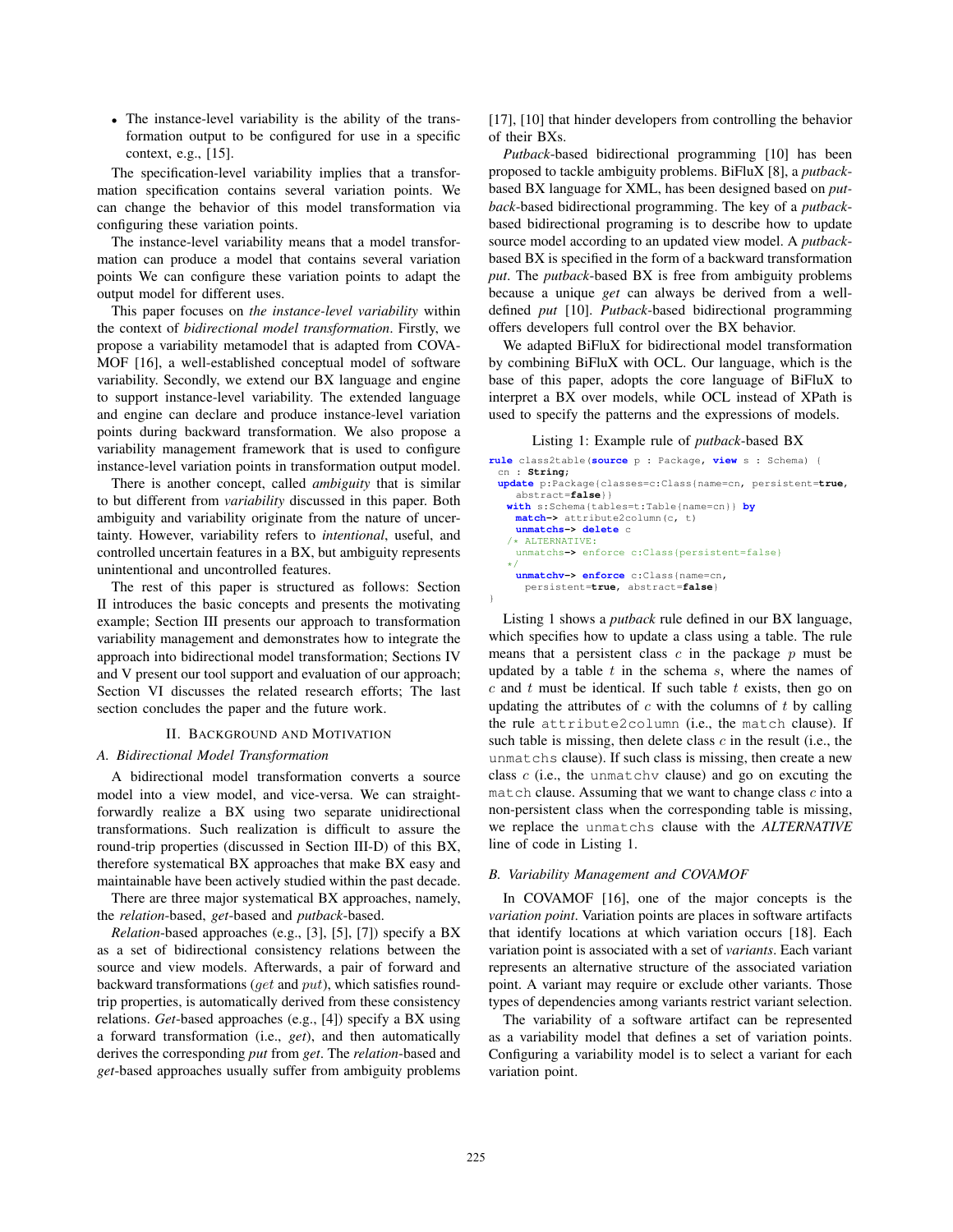

Fig. 2: Running example

#### *C. Running Example*

This paper uses the transformation UMLtoRDBMS mentioned in Section I as a motivating example. Assume that this BX ignores any information related to non-persistent classes. As shown in Fig. 1, the deletion of a table in the view model will result in a variation point in the updated source model with two variants.

Fig. 2 shows a more complex example of variability in this BX. Assume that the original source model contains three classes, namely, *e1*, *e2* and *e3*, where *e1* inherits from *e2* (i and *e2* inherits from *e3*. After the forward transformation, three tables, namely, *e1'*, *e2'* and *e3'* (consistent with their counterpart), are created in the view model, respectively.

Assume that tables *e2'* and *e3'* are deleted from the view model (the top-left part of Fig. 2). The deletion of these two tables will cause several variation points in the output of the backward transformation.

Firstly, consider how we can update classes *e2* and *e3*. Based on Fig. 1, *e2*/*e3* can be either deleted or converted into a non-persistent class. We identify two variation points, namely, VP1 and VP2, for classes *e2* and *e3*, respectively. VP1/VP2 has two variants, namely,  $\forall$ 1.1/V2.1 and V1.2/V2.2. V1.1/V2.1 means deleting class *e2*/*e3*, while V1.2/V2.2 means changing class *e2*/*e3* into a non-persistent one.

Inheritance relationship between *e1* and *e2* (called *l1*) and inheritance relationship between *e2* and *e3* (called *l2*), can also be updated in different ways, depending on how classes *e2* and *e3* are updated. We identify two variation points, namely, VP3 and VP4, to represent how to update *l1* and *l2*, respectively. If *e2* is deleted, then *l1* and *l2* must be deleted by default. If *e3* is deleted, then *l2* must be deleted by default. If *e2* is preserved, then *l1* may be either deleted (i.e., variant V3.1) or preserved (i.e., variant V3.2). If *e2* and *e3* are both preserved, then *l2* may be either deleted (i.e., variant  $\nabla 4.1$ ) or preserved (i.e., variant V4.2). Obviously, V3.1 and V3.2 depend on V1.2, and V4.1 and V4.2 depend on both V1.2 and V2.2.

By using our variability metamodel proposed in Section III-B, the output of the backward transformation that is described above can be specified as the bottom-left part of Fig. 2. This output model comprises an intermediate output and a variability model that stores the variation points and variants existing in the intermediate output. We obtain different final output models that fit different needs by configuring the variability model in different ways, . As shown in the right part of Fig. 2, configuration 1 comprises V1.2, V2.1 and V3.2, and configuration 2 comprises  $V1.2$ ,  $V2.2$ ,  $V3.1$  and  $V4.2$ .

# III. TRANSFORMATION VARIABILITY MANAGEMENT

# *A. Overview of Our Approach*

Instance-level transformation variability is the ability of the transformation output to be configured for use in a specific context. A (bidirectional) model transformation must can produce an output model with variation points to support instancelevel transformation variability.

We identify the following requirements of transformation variability management:

- 1) We must provide full control over transformation variability. Developers must can specify what types of variation points and variants exist. Take UMLtoRDBMS as an example. If developers regard variant 2 in Fig. 1 unnecessary, then they must can exclude this variant.
- 2) We must provide the support for managing dependencies among variation points and variants. As demonstrated in Section II-C, a variant may depend on other variants. Such dependency must can be specified, established, stored and validated.

This section proposes our instance-level transformation variability approach that fulfills the above two requirements. Fig. 3 shows the overview of our approach that comprises the following three major steps:

- 1) Developers define a variability-aware BX using our BX language.
- 2) The variability-aware BX is performed on our variability-aware BX engine. This engine captures variation points at runtime, and then produces an intermediate transformation output associated with a variability model. This transformation output is intermediate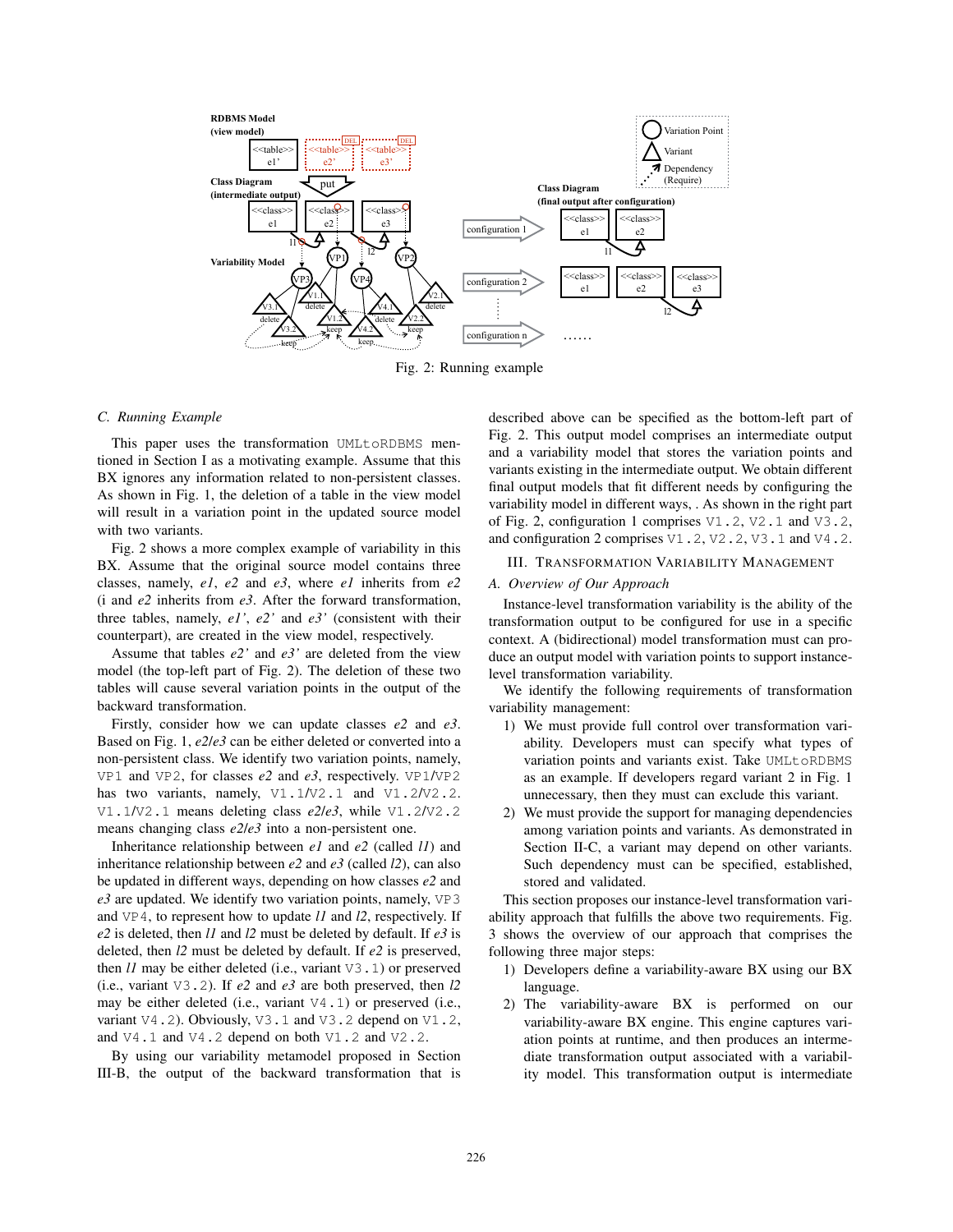

Fig. 3: Overview of our approach

because it contains variation points that are externally stored in the associated variability model as first-class elements. Developers turn the intermediate output into a final output after configuring all variation points.

3) The variability model (as well as the intermediate output) is loaded into our variability management framework. Afterwards, the user of the transformation output creates a configuration by selecting variants existing in the variability model. Lastly, the framework derives the final transformation output from the intermediate output according to this configuration.

Specifically, we propose 1) a variability metamodel and a management framework that are used to declare and configure variability models respectively, and 2) a variability-aware BX language and its engine, as a prototype implementation and a demonstration of integrating variability into BX.

# *B. Variability Metamodel and Framework*

*1) Metamodel:* Firstly, we propose a variability metamodel that is adapted from COVAMOF [16] for BX to define a variability model that comprises several variation points and variants associated with a transformation output. This variability metamodel is shown in Fig. 4.

*VariabilityModel* represents the root element of a variability model. It comprises a list of *VariationPoints*, each of which represents a location in the intermediate transformation output to be further customized. It is also associated with one or more intermediate result *Models*, each of which will be replaced by an implementation-specific model artifact.

A *VariationPoint* is associated with a set of *Variants* each of which denotes an alternative of the *VariationPoint*. Within the context of BX, a *Variant* is defined as a sequence of *ModelOperations*. For instance, in our running example in Section II-C, V1.1 is to *delete* the class *e2*, while V1.2 is to *change* the class into a non-persistent one.

A *ModelOperation* specifies a modification to the intermediate transformation output. In this paper, we identify four



Fig. 4: Variability metamodel for BX

EMF1-specific operations as concrete subclasses of *ModelOperation*, namely, *AddOperation*, *SetOperation*, *ReplaceOperation* and *RemoveOperation*. These four operations are directly supported by EMF. In theory, they can be replaced by other model change operations, e.g., [20].

An *AddOperation* can add (or insert) a value into a multivalued feature (i.e., property or relationship) of a certain model element. A *SetOperation* can change the value of a feature of a model element. A *ReplaceOperation* can replace a model element within a collection with another element. A *RemoveOperation* is used to remove a value from a multivalued feature of a model element. For instance, V1.1 in our running example can be realized by a *RemoveOperation*, while V1.2 a *SetOperation*.

A *Variant* may depend on other *Variants*. It means that the selection of the dependent requires all the depended *Variants* to be selected. This relation, denoted by *dependencies* in our variability model, is simplified from the concept of *Dependency* in COVAMOF to fit the context of BX.

*2) Framework:* Using the variability metamodel, we can define a variability model that specifies variation points and variants in an intermediate transformation output (in our approach, this variability model is automatically generated by our

<sup>&</sup>lt;sup>1</sup>Eclipse Modeling Framework, an open-source implementation of OMG's Meta Object Facility [19]. http://www.eclipse.org/modeling/emf/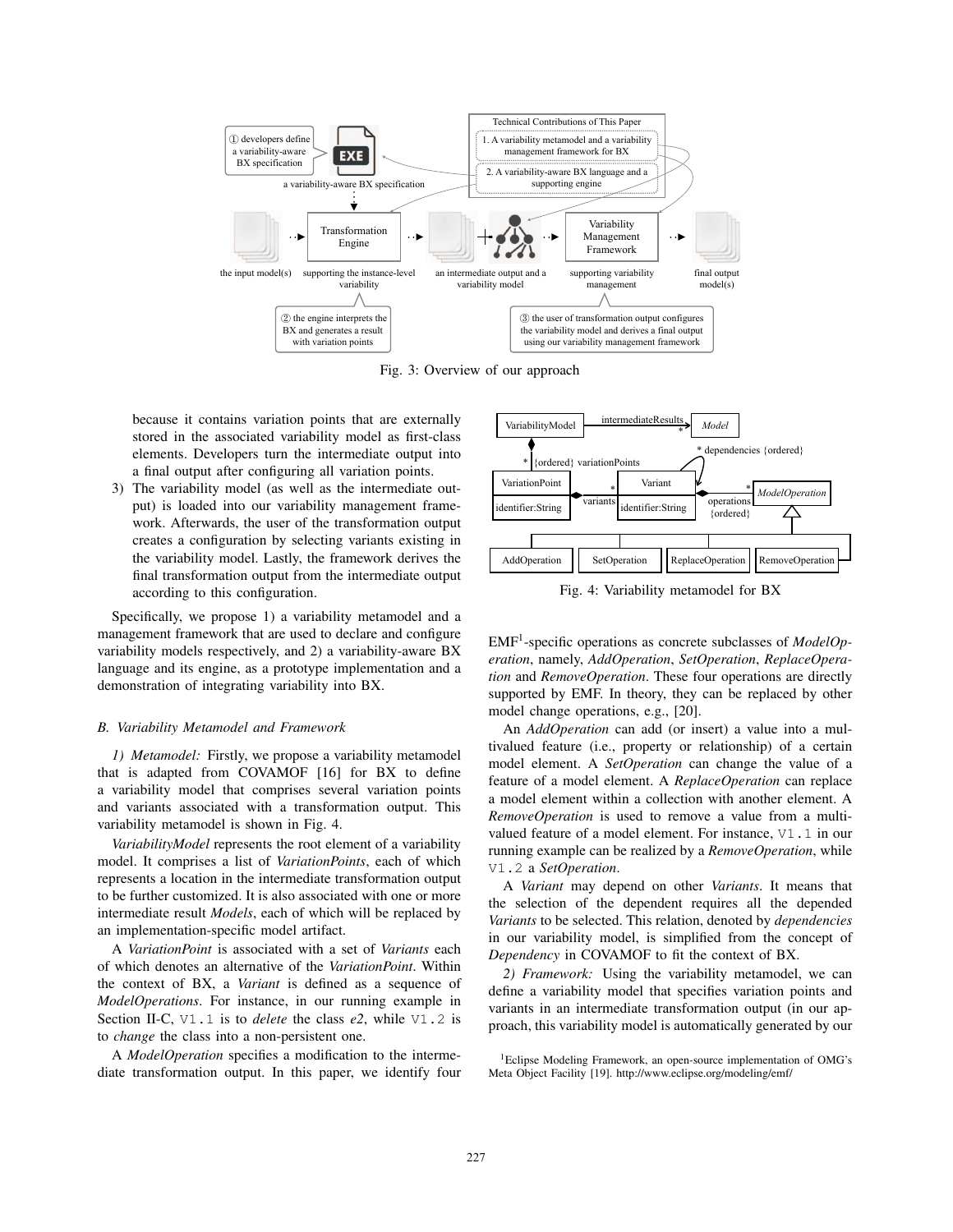engine). We present a transformation variability management framework to manage this variability model.

Our variability management framework has the following major functions: Firstly, it provides a configuration editor to users to configure a variability model that complies with the variability metamodel; Secondly, it can validate the configuration of the variability model; Thirdly, it can interpret a valid configuration and convert a intermediate output model into a final output that does not contain variation points.

Configuring a variability model is to select variants for all variation points. For a configuration that comprises a set of *Variants* selected, our variability management framework can determine whether this configuration is valid using the following validation rules:

*Rule 1:* For each *VariationPoint* vp, only one of its *Variants* can be selected, i.e.,

$$
\forall vp(v_1, v_2 \in vp.variants \land v_1, v_2 \text{ are selected} \Rightarrow v_1 = v_2)
$$

For instance, in our running example, V1.1 or V1.2 can be selected, but they cannot be selected meanwhile.

*Rule 2:* If *Variant* v is selected, then all *Variants* v depends on must also be selected because  $v$  requires all of them, i.e.,

 $\forall v(v \text{ is selected} \Rightarrow \forall v'(v' \in v.dependencies \land v' \text{ is selected})$ 

For example, if V4.2 is selected, V1.2 and V2.2 must also be selected.

*Rule 3:* For each *VariationPoint* vp, at least one of its associated *Variants* that are selectable must be selected, i.e.,

 $\forall vp(S(vp) \neq \emptyset \Rightarrow \exists v(v \in S(vp) \land v \text{ is selected})$ 

where  $S(vp) \equiv \{v|v \in vp.variants \land isSelectable(v)\}.$  This rule means that all *VariationPoints* must be configured.

The function isSelectable determines whether a *Variant* can be selected. *Variant* v is selectable iff none of its sibling *Variants* is selected and all *Variants* v depends on are selectable.  $isSelectable(v)$  is defined as follows:

 $\forall v'(v, v' \in vp \text{.}varients \land v' \neq v \Rightarrow v' \text{ is not selected})$  $\wedge \forall v''(v'' \in v.dependencies \Rightarrow isSelectable(v'') = true)$ 

When a configuration of a variability model is valid, our framework can interpret it by applying all *ModelOperations* that are associated with the selected *Variants* in this configuration to the intermediate output in a proper order to derive a final output model.

We define a partial order  $\prec$  to determine the execution order of two *ModelOperations*.  $o_1 \prec o_2$  means that  $o_1$  must be executed before  $o_2$ . Assuming that two *ModelOperations*  $o_1$ and  $o_2$  are associated with two *Variants*  $v_1$  and  $v_2$  respectively,  $\prec$  is defined as follows:

- If  $v_1 = v_2 = v$  and v.operations.index $Of(o_1)$  < v.operations.indexOf( $o_2$ ), then  $o_1 \prec o_2$ .
- If  $v_1 \in v_2$  *dependencies*, then  $o_1 \prec o_2$ . Specifically, if  $v_2$  depends on  $v_1$ , all operations associated with  $v_1$  must be performed before the operations associated with  $v_2$ .

• Provided that  $v_1 \in vp_1 \,variants, \ v_2 \in vp_2 \,variants$ and *VariationPoints*  $vp_1$  and  $vp_2$  belong to *Variability*-*Model* vm, if vm.variationPoints.index $Of(vp_1)$ *vm.variationPoints.indexOf(vp*<sub>2</sub>), then  $o_1 \prec o_2$ .

With the help of  $\prec$ , our framework interprets a configuration according to Algorithm 1.

| <b>Algorithm 1:</b> Interpreting a configuration                 |                                                                           |
|------------------------------------------------------------------|---------------------------------------------------------------------------|
| <b>Input:</b> conf, a valid configuration; $mI$ , a intermediate |                                                                           |
|                                                                  | transformation output model                                               |
|                                                                  | <b>Output:</b> $m_F$ , a final output model                               |
|                                                                  | $V = \{all Variants selected in conf\};$                                  |
|                                                                  | 2 $O = \bigcup \{o o \text{ is a ModelOperation associated with } v_i\};$ |
|                                                                  | $v_i \in V$                                                               |
|                                                                  | 3 sort O using the order $\prec$ ;                                        |
|                                                                  | 4 $m_F$ = apply all <i>ModelOperations</i> in O successively to           |
|                                                                  | $m_I$ ;                                                                   |
|                                                                  | 5 return $m_F$ ;                                                          |
|                                                                  |                                                                           |
|                                                                  |                                                                           |
|                                                                  |                                                                           |

# *C. Variability-Aware BX*

We must extend a BX language and its execution engine for specifying and performing variability-aware BXs. We use our *putback*-based BX language and its engine introduced in Section II to demonstrate how to integrate instance-level variability into model transformation. We assume that *the same idea can also be applied to other transformation languages*.

*1) Language:* We proposes the following new types of statements to specify the instance-level variability, i.e., the variable and maybe statements:

```
variable [identifier] \{statement + \}maybe [identifier] (when [identifier]+)? statement
```
A variable statement declares a scope with variability. Each execution of this statement will result in a *VariationPoint* in the intermediate output. A variable statement has an identifier expression, which is used to uniquely identify a *VariationPoint* in a variability model.

A variable statement comprises several maybe statements each of which declares a *Variant*. A maybe statement also has an identifier expression, which is used to uniquely identify a *Variant* within a *VariationPoint* created from the variable statement that contains this maybe statement. A maybe statement may own a when clause to specify what *Variants* this maybe statement depends on by using a list of identifiers.

Within a variable statement, all the model modification statements must be placed under a certain maybe statement. Thereby, our transformation engine can capture all the changes to the result model, and can record them in the *Variant* element created by the maybe statement.

Listing 2: Examples of variability declaration

```
variable['table_deletion'+c] {
 maybe['delete'] delete c;
 maybe['keep'] enforce c:Class{persistent=false}
}
```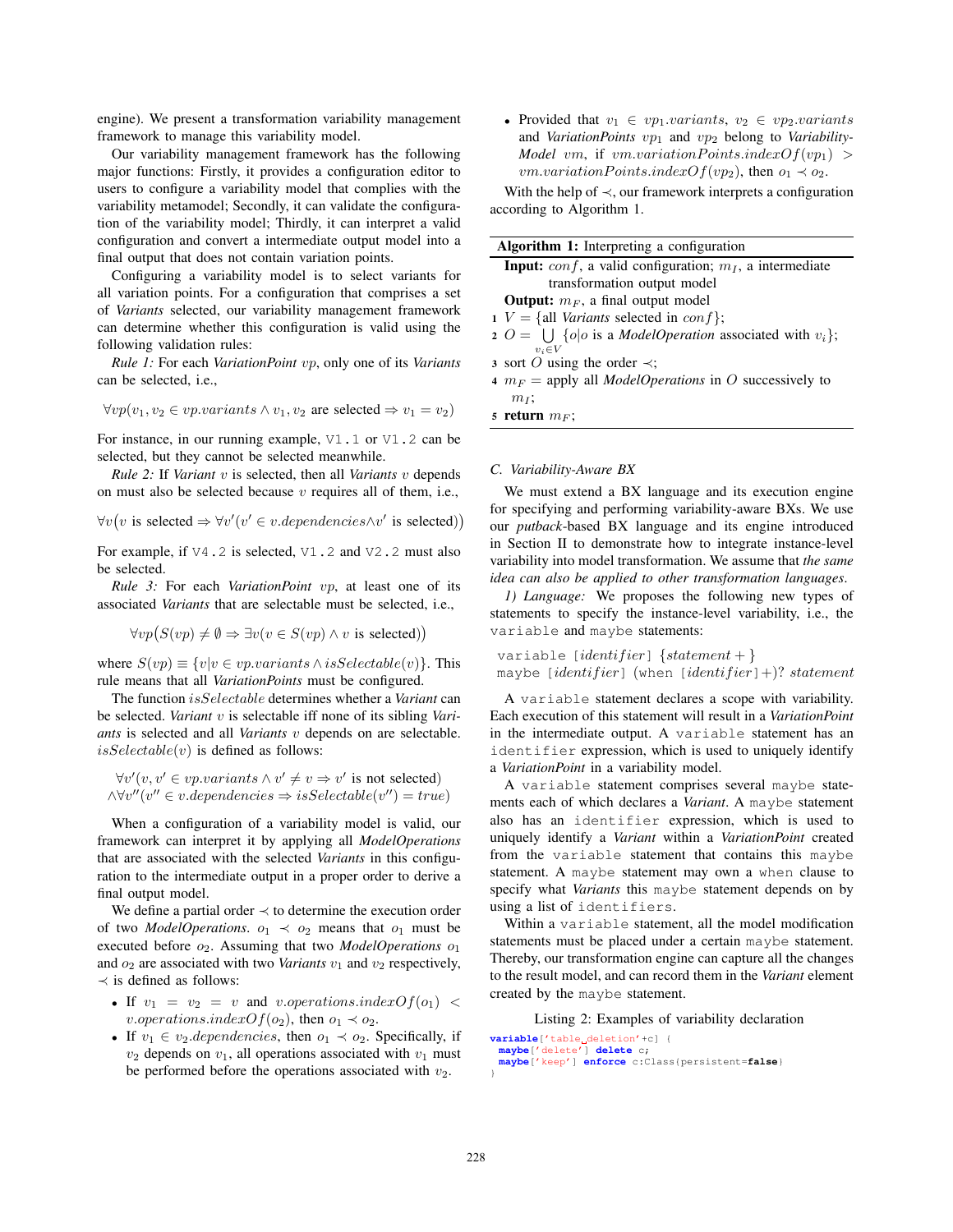```
variable['super'+c+p] {
 maybe['remove'] when['table deletion'+c+'keep']
   delete c.super=p;
 \text{maybe}['preserve'] \text{ when}['table_d\text{deletion}'+c+'keep'] {}
}
```
Listing 2 shows two variable statements. The first variable statement (lines 1 to 4) declares that how to propagate the deletion of a table to class  $c$  is a variation point (e.g., VP1 and VP2 in our running example). It comprises two maybe statements that denote two variants, i.e., deleting  $c$  (e.g.,  $\nabla$ 1.1 and  $\nabla$ 2.1) and changing c into a non-persistent one (e.g., V1.2 and V2.2). Given that we must associate a variation point that is created by this variable statement with class c, the identifier expression of this variable statement is a concatenation of string "table deletion" and c. We can replace the delete statement in line 7 of Listing 1 (i.e., the unmatchs statement) with the first variable statement in Listing 2 to integrate this variability into the BX. Thereby, when a table is deleted, a *VariationPoint* will be created for the class corresponding to this table by executing this variable statement.

The second variable statement (lines 5 to 9) in Listing 2 declares a variation point about how to update the *super*relationship between classes  $p$  and  $c$  (e.g., VP3 in our running example), when the table corresponding to c has been deleted. Therefore, the identifier expression of this variable statement is a concatenation of string "super" and classes  $c$  and  $p$ . This variable statement comprises two maybe statements (lines 6 and 8) that denote two variants, i.e., deleting the relationship (e.g., V3.1) and preserving the relationship (e.g.,  $V3.2$ ), when c is not deleted. The two maybe statements depend on the second maybe statement in the first variable statement (line 3). Such dependency is specified by two when clauses, in which we combine the identifiers of the first variable statement and its second maybe statement (i.e., "table deletion"+c+"keep").

*2) Execution:* We extend our bidirectional model transformation engine to support the proposed variable and maybe statements. We assume that the same idea can also be applied to other model transformation technologies.

During backward transformation, variable and maybe statements are executed to produce *VariationPoints* and *Variants*. A variable statement is performed based on Algorithm 2. Briefly, our engine creates a *VariationPoint* vp and pushes vp onto a stack of *VariationPoints*. Afterwards, the inner statements of the variable statement being executed (including all maybe statements) are executed.

A maybe statement is executed based on Algorithm 3. Firstly, our engine calculates the required *Variants* (lines 1 to 7) according to the when clause of the maybe statement being executed. If any required *Variant* is missing, then the engine will skip this maybe statement (line 4 and 5). Secondly, our engine creates and initialize a new *Variant* v (lines 8 to 13). Thirdly, our engine performs all *ModelOperations* that belong to the *Variants* recursively depended by v (lines 16 to 18). Afterwards, our engine executes all statements contained in this maybe statement and captures all model changes that

#### Algorithm 2: executeVariableStatement(vs)

```
Input: vs, the variable statement to be executed
```
- 1  $vp = new VariationPoint;$
- 2 variation  $PointStack.push(vp);$
- <sup>3</sup> foreach *statement* s *included by* vs do
- $4 \mid$  execute s;
- $5$  variation  $PointStack.pop()$ ;

#### Algorithm 3: executeMaybeStatement(vs)

Input: ms, the maybe statement to be executed

1  $dvs = \emptyset$ ;

- <sup>2</sup> foreach *identifier expression* vi *in* when *clause of* vs do
- $3 \mid dv =$  the *Variant*, previously created, whose identifier is equal to the value of  $vi$ ;
- <sup>4</sup> if dv *is null* then
- 5 | **return** ; // skip this maybe statement
- <sup>6</sup> else
- $7 \mid$  dvs.add(dv);
- $v = new Variant;$
- 9 v.identifier = the value of the identifier expression belonging to  $ms$ ;
- $10 \, \text{rvs} = \{x | x \in \text{dvs} \lor \exists y \big( y \in \text{rvs} \land x \in y.\text{dependence}\big)\}\};$
- 11 v.dependencies = dvs  $\cup$  {variant Stack.top()};
- 12  $vp = variationPointState.top();$
- 13 *vp.variants.add(v)*;
- <sup>14</sup> copy current runtime state;
- 15  $variantStack.push(v);$
- 16  $ops = \bigcup x. operations;$  $x \in rv$
- <sup>17</sup> sort ops using the partial order ≺;
- <sup>18</sup> execute all *ModelOperations* in ops;
- <sup>19</sup> foreach *statement* s *included by* ms do
- <sup>20</sup> execute s and record all *ModelOperations* when s is being executed;
- 21 *v.operations* = {all recorded *ModelOperations*};
- <sup>22</sup> undo all *ModelOperations* in v.operations and ops;
- <sup>23</sup> variantStack.pop();
- <sup>24</sup> restore runtime state;
- <sup>25</sup> return;

happen during the execution of the inner statements (lines 19 to 21). Lastly, our engine undoes all *ModelOperations* in the reversed order and restores the runtime state (lines 22 to 24).

Take the first variable statement in Listing 2 as an example. When this variable statement is executed, its two maybe statements are executed successively. When the first maybe statement is executed, the class bound to *c* is deleted, and our engine creates a *RemoveOperation* for this change. Afterwards, the runtime state is restored, and then the second maybe statement is executed, resulting a new *Variant* with a *SetOperation* that changes the class bound to *c* into a nonpersistent class. Finally, the runtime state is restored again and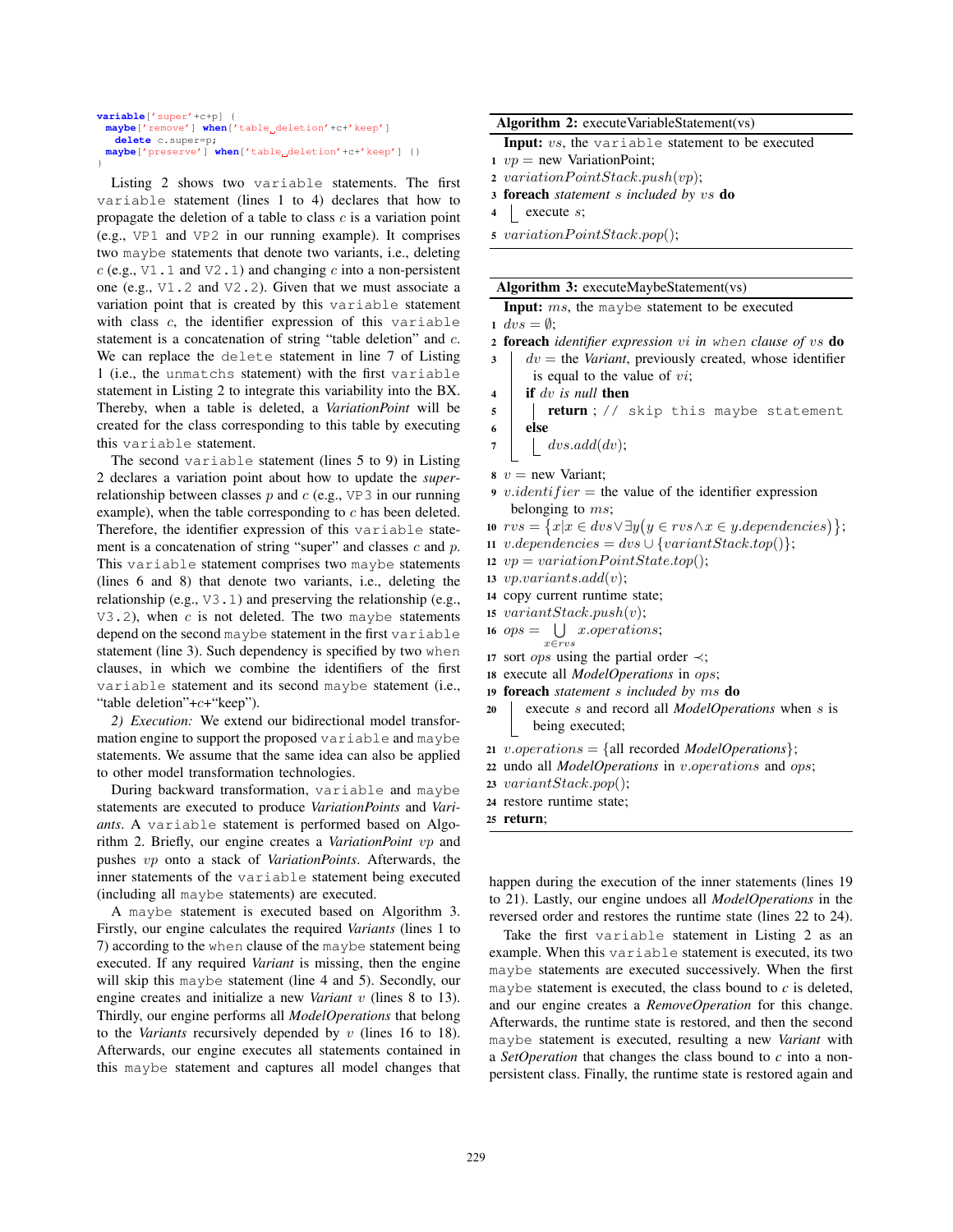# a *VariationPoint* with two *Variants* is produced.

During forward transformation, executing variable and maybe statements will cause a runtime exception because our approach does not support variability of forward transformation. Not supporting variability in the forward transformation can make it easier for developers to define a correct BX.

It is worthwhile to notice that in our approach, a variabilityaware BX is still executed in a deterministic way, despite that it produces an output model with variation points.

# *D. Round-trip Property of BX with Variability*

The most important BX properties are round-trip properties, i.e., the *GetPut* and *PutGet* laws. Without variability, roundtrip properties are defined [10] as follows:

$$
put(s, get(s)) = s
$$
 (GETPUT)  

$$
get(put(s, v)) = v
$$
 (PUTGET)

After integration of variability into BX, the backward transformation put returns a set of candidate outputs that can be derived from an intermediate output and a variability model. Therefore, put with variability can be characterized as follows (where  $P(S)$  is the power set of S):

$$
put: S \times V \to \mathcal{P}(S)
$$

Based on the new definition of  $put$ , the round-trip properties of a BX with variability are redefined as follows:

 $\lambda$ 

$$
put(s, get(s)) = \{s\}
$$
  
\n
$$
\forall s'(s' \in put(s, v) \Rightarrow get(s') = v)
$$
 (GETPUT)  
\n(PUTGET)

The *GetPut* law says that the result of the backward transformation carried out immediately after the forward transformation should be equal to the original source model. The *PutGet* law says that for any candidate final result  $s'$  obtained by transforming a view model  $v$  in the backward direction, the result of converting  $s'$  in the forward direction should be equal to v. Currently, the developers must assure the round-trip property of the BX they defined. How to verify the round-trip property automatically is our future work.

# IV. TOOL SUPPORT

We have implemented a tool<sup>2</sup> support to BX variability, including our extended BX engine and a variability management tool. Fig. 5 presents a screenshot of our BX editor and variability management tool.



Fig. 5: Screenshot of tool support

2Source code is available at https://bitbucket.org/ustbmde/morel/wiki/Home

# V. EVALUATION

The objective of this section is to *evaluate* the *feasibility* and the *performance* of the proposed approach. The objective is further refined by the following two research questions: RQ1: *Can the proposed approach be used to handle the instance-level variability in BXs, which come from different application domains?* RQ2: *What is the performance loss incurred by the proposed approach, compared with the BXs without variability?* To answer RQ1, we make two variabilityaware BXs having variability to demonstrate the feasibility of our approach. With regard to RQ2, we conduct an experiment in performance that compares these variability-aware BXs with corresponding BXs without variability, respectively.

## *A. UML to RDBMS*

The first BX is UMLtoRDBMS, our running example. This BX is intended to demonstrate that our approach can support complex variant points and dependencies. We identify four types of variation points in total.

The first two types of variation points are about how to propagate the deletion of a table and how to update the *super*-relationships among classes. Given that they have been presented in Listing 2 and explained in Section III-C, this section omits their details.

The third type of variation points is about converting a column of a table back to an attribute of a class. Given a column  $cl$  in a table  $t$  and a class  $c$  corresponding to  $t$ , assume that we cannot find an attribute in class  $c$  that corresponds to  $cl.$  To convert  $cl.$  we must determine whether  $cl.$  can match any attribute inherited from any superclass of c. Due to the influence of the first two types of variation points, we have several possible strategies of converting cl as follows: starting from each direct superclass  $\mathfrak{so}$  of  $\mathfrak{c}$ ,

- $\bullet$  if sc is a persistent class and contains an attribute which matches  $cl$ , then return (this is the default update strategy rather than a *Variant*);
- if sc is or is changed into a non-persistent class and the inheritance from  $c$  to  $sc$  is preserved, go on searching in superclasses of sc;
- otherwise, stop searching, and then create a new attribute that matches  $cl$  in  $c$ .

The last two cases can be specified as Listing 3. Lines 2 and 3 specify the second case, and lines 4 and 5 the third case. Notice that in Listing 3, we specify dependencies among *Variants* using when clauses.

Listing 3: Variation point of updating super attributes

| <b>variable</b> ['update_super_attribute'+c+sc+cl.name] { |
|-----------------------------------------------------------|
| $maybe['qo'on'] when['super'+c+sc+'keep']$                |
| $\ldots$ /* go on searching in the superclasses of sc */  |
| maybe['stop'] when['super'+c+sc+'delete']                 |
| enforce c:Class{attributes=a:Attribute{name=cl.name}}     |
|                                                           |

The fourth type of variation points is about how to propagate the deletion of a foreign key back to an association in Class Diagram. In UMLtoRDBMS, a foreign key  $fk$ , which connects two tables, is transformed from an association assoc, which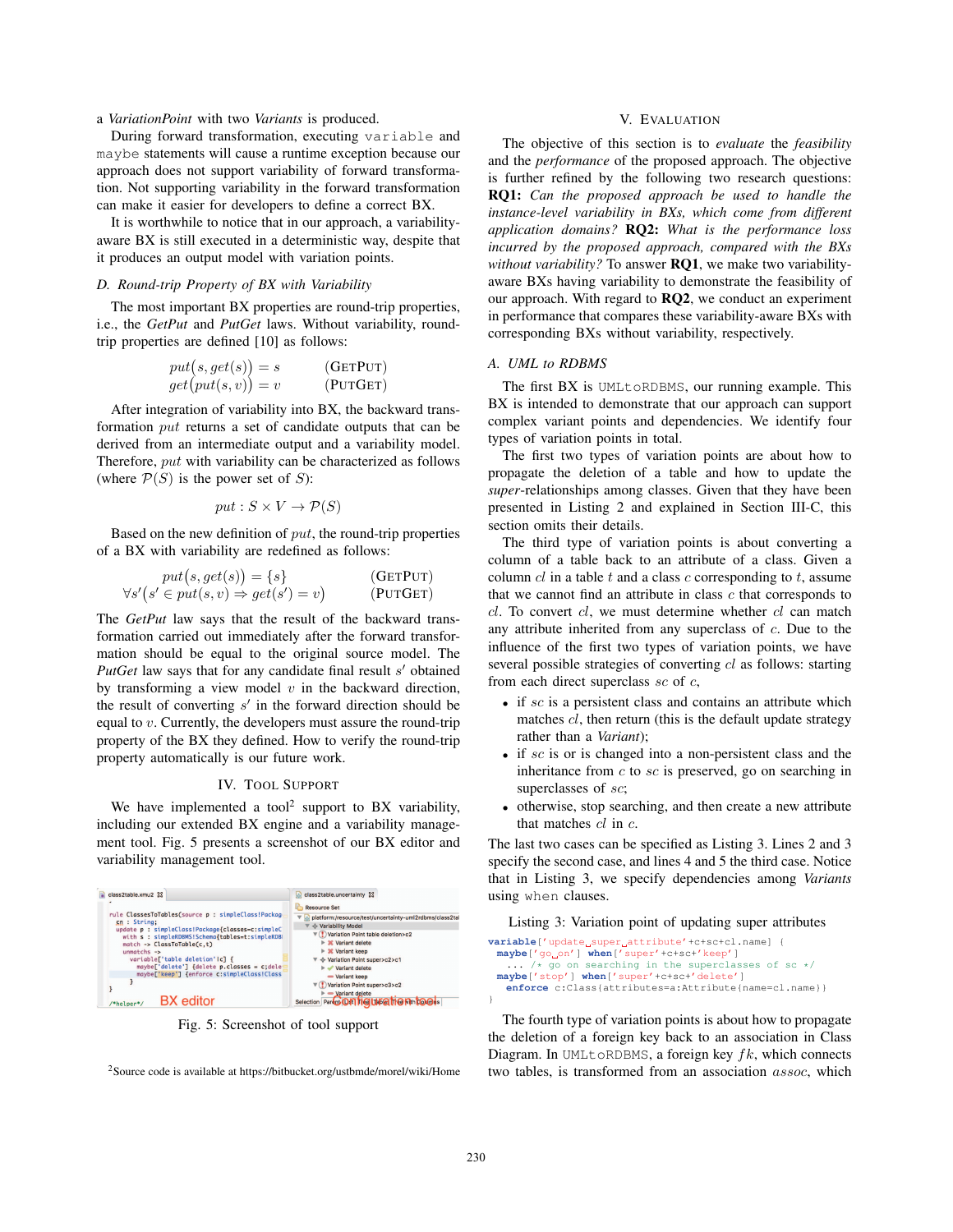

Fig. 6: Example of UMLtoRDBMS

connects two classes. If only  $fk$  is deleted while the associated tables are preserved, then delete  $assoc$ . If  $fk$  and at least one of the associated tables (e.g.,  $t$ ) are deleted, there are two variants as follows: 1) delete  $assoc$ ; 2) when the class  $tc$ that corresponds to  $t$  is changed into a non-persistent class, then preserve assoc because this BX does not convert any information related to non-persistent classes, as mentioned in Section II-C. The two variants are encoded as Listing 4:

Listing 4: Variation point of updating associations  $variable['detection_of_ofroeign\_key'+sctet-an]$ **maybe**['delete'] **delete** assoc;  $\texttt{maybe}['keep'] \text{ when}['table_d\texttt{eletion'}+tc+'keep']$  {}

}

Fig. 6 shows an example that contains all types of variation points. In the original source model, there are three classes, namely, *e1* to *e3*, and an association *r1* from *e3* to *e2*. *e1*, *e2* and *e3* have three attributes *a1*, *a2* and *a3*, respectively. Besides, *e1* inherits from *e2*, and *e2* inherits from *e3*. The original source model results in a view model that contains three tables and a foreign key (called *e3-r1-e2*).

Assume that both table *e2* and foreign key *e3-r1-e2* are deleted. The backward transformation generates an intermediate output and a variability model as shown in the bottom left part of Fig. 6. VP1, VP2 and VP3 in Fig. 6 are similar to VP1, VP3 and VP4 in Fig. 2, respectively. VP4 denotes the variation point about how to update *r1*, which is created according to Listing 4. VP5 and VP6 denote the variation points about how to convert column *e2-e3-a3* back to an attribute in class *e1*, which is created according to Listing 3.

V5.1, which depends on V2.2, represents the case that *l1* is preserved; V5.2, which depends on V2.1, represents the case that *l2* is deleted. V6.1, which depends on V5.1 and V3.2, represents the case that both *l1* and *l2* are preserved; V6.2, which depends on V5.1 and V3.1, represents the case that *l1* is preserved and *l2* is deleted.

The middle part of Fig. 6 shows several final output models derived from the intermediate model and the variability model, and the rightmost part of Fig. 6 shows the corresponding configurations. For example, result 3 is derived from V1.1, V2.1, V3.2, V4.1 and V5.2.

# *B. Hierarchical Statechart to Flat Statechart*

The BX between a hierarchical statechart (HSM) and a flat statechart (FSM), which was studied by Eramo et al. [15], also has variability. This example is used to demonstrate that our approach can handle the BX studied by others.

In brief, the forward transformation converts a HSM (i.e., a statechart owning composite states) into a FSM (i.e., a statechart without composite states). A top-level state *s* in a HSM will be converted into a state *s'* in a FSM. A transition that starts from or ends with a top-level state *s* or an inner state of *s* will be converted into a transition that starts from or ends with a state *s'* in the FSM. Besides, the transitions within a composite state will be ignored.

A variability issue arises during the backward transformation when a transition is created from or to a state in a FSM that corresponding to a composite state *s* owning inner states in the HSM: *s* and any inner state of *s* can be the source or target of tis transition in the HSM.



Fig. 7: Example of HSMtoFSM

As shown in Fig. 7, a new transition *vt* is created from *S2* to *S5* in the view model. In the updated source model, the corresponding transition *st* can be inserted from *S2*, *S3* or *S4*, to *S5*. To handle this variability, Listing. 5 specifies how to connect the source and target of a transition using two variable statements. They imply that the source/target of the transition can be the top-level state *s* or any of the inner states of *s* obtained by iterating eAllContents of s.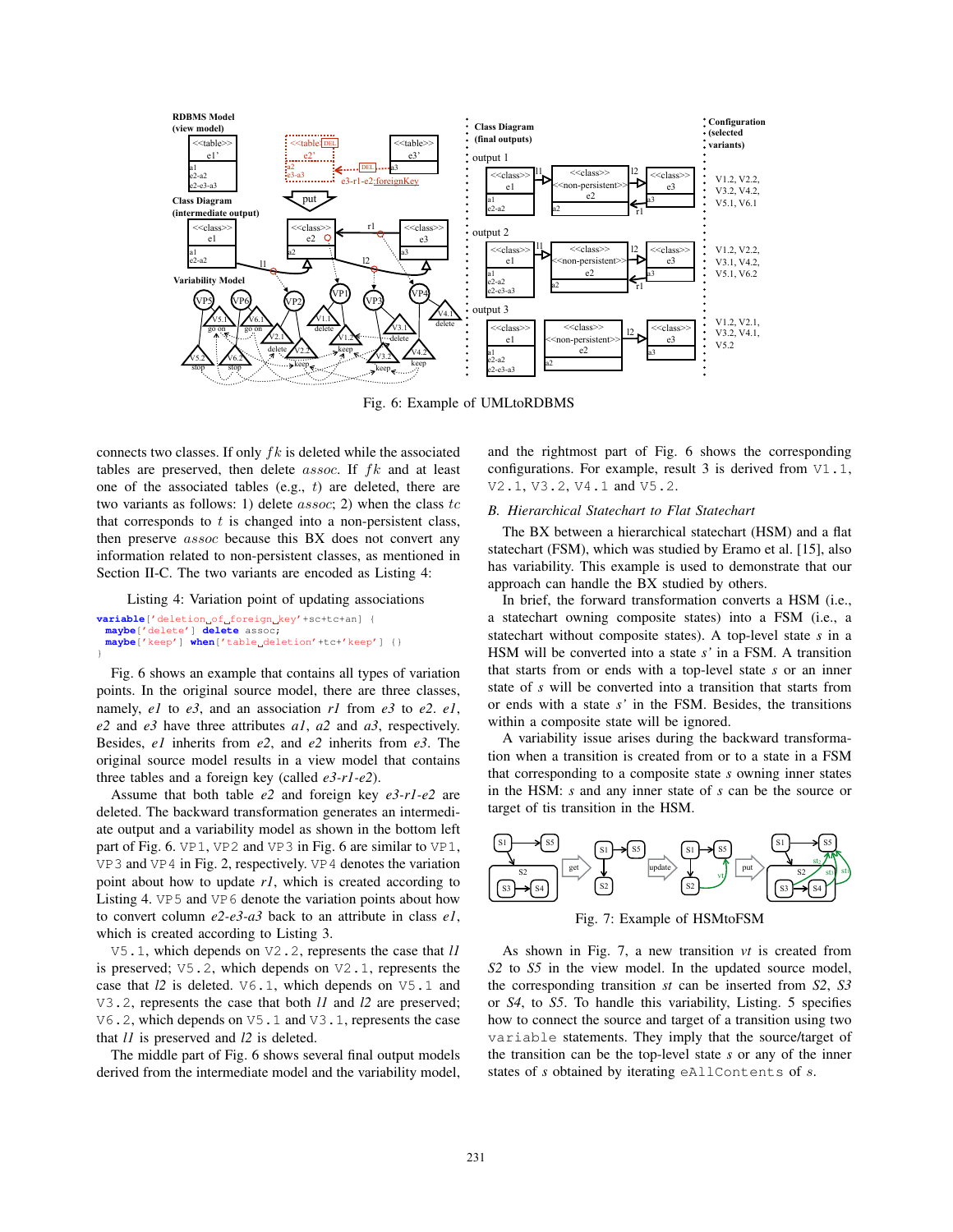#### Listing 5: Variation point declaration in HSMtoFSM

| <b>variable</b> ['source'+vt] {<br>maybe['to'+s] enforce st:hsm!Transition{source=s};                                       |  |  |
|-----------------------------------------------------------------------------------------------------------------------------|--|--|
| foreach s:hsm!CompositeState{eAllContents=inner:hsm!State{}}<br>->maybe['to'+inner] enforce st:hsm!Transition{source=inner} |  |  |
| $\}$                                                                                                                        |  |  |
| $variable['target'+vt]$                                                                                                     |  |  |
| maybe['to'+s] enforce st:hsm!Transition{target=s};                                                                          |  |  |
| foreach s:hsm!CompositeState{eAllContents=inner:hsm!State{}}<br>->maybe['to'+inner] enforce st:hsm!Transition{target=inner} |  |  |
| $\}$                                                                                                                        |  |  |

The approach of Eramo et al. generates all possible final output models automatically by using constraint solving. Developers cannot design the variability of a BX, specifically, they cannot precisely specify what particular variation points and variants this BX has. Compared with Eramo's approach, our approach provide more control over BX variability without losing the processing ability of transformation variability.

## *C. Performance Loss*

To evaluate the impact on performance of our approach, we compare the execution time  $t_V$  of a BX having variability with the time  $t_D$  of the same BX without variability. Then, we calculate the performance loss incurred by our approach, which is calculated as

$$
(t_V - t_D)/t_D
$$

Subject BXs. We use the two BXs (i.e., UMLtoRDBMS and HSMtoFSM) presented in Sections V-A and V-B as the subjects to be studied. The control groups are derived from the subject BXs, as follows: 1) for UMLtoRDBMS, a BX (called UMLtoRDBMS-d), which always removes the class when the table is deleted in the view model, is developed; 2) for HSMtoFSM, a BX (called HSMtoFSM-d), which always connects the new transition with top-level states, is developed.

Process. The experiment is conducted on a MacBook Pro with an Intel Core i7 2.8Ghz processor and 16Gb RAM. For each BX as well as its control group, we use a random model generator [21] to generate an original source model. Then, we execute the forward transformation, and obtain a view model. After that, we create a set of modified view models, which result in different numbers of variation points (i.e., 0, 10, 20, 30, 40, and 50 variation points). For UMLtoRDBMS, the original source model contains 1000 model elements (i.e., 300 classes, 600 attributes, and 100 associations). The updated view models are created by renaming tables repeatedly. For HSMtoFSM, the original source model also contains 1000 model elements (i.e., 100 composite states, 350 states, and 550 transitions). The updated view models are created by renaming transitions repeatedly. Renaming an element will be recognized by the BXs as an element insertion following a deletion, and will not change the size of the view model. Finally, we execute the backward transformations, including the subject BX and its control group, and capture the average execution times (excluding I/O).

Results. The result of case UMLtoRDBMS is shown in Fig. 8a. Since the size of the view model is constant, the execution times of UMLtoRDBMS and UMLtoRDBMS-d did not vary a lot. The performance loss ranged from 5.87% to 9.07%, which



Fig. 8: Results of experiment in performance loss

is acceptable. The result of case HSMtoFSM is shown in Fig. 8b. The execution times of HSMtoFSM-d increased slightly. However, the execution times of HSMtoFSM increased linearly with the number of variation points, and the performance loss increased (almost linearly) from 8.88% to 61.81%. It is because HSMtoFSM has to traverse all the inner states of toplevel composite states, while HSMtoFSM-d does not. Hence, the more variation points there are, the more inner states HSMtoFSM visited, and consequently, the more performance loss is incurred. Overall, this experiment shows that the performance loss incurred by our approach is reasonable.

#### *D. Threats to Validity*

The first threat to validity is the choice of the two example BXs studied, which are relatively simple. However, they are sufficient to demonstrate the feasibility and the usage of our approach. The second threat to validity is the complexity of the test input models. In the future, we plan to conduct more experiments to validate the scalability of our approach to mitigate this threat.

### VI. RELATED WORK

Variability management in model transformation has been discussed from both the theoretical and the solution aspect. From the theoretical aspect, Stevens [17] analyzed the uncertainty issue, which may result in variability in practice, in the context of bidirectional transformation; Diskin et al. [22] proposed a formal framework of delta-lens supporting uncertainty. They both can be used as a guide to the development of concrete solutions.

Concrete solutions to variability management in (bidirectional) model transformation can be roughly divided into two groups: the specification-level and the instance-level,